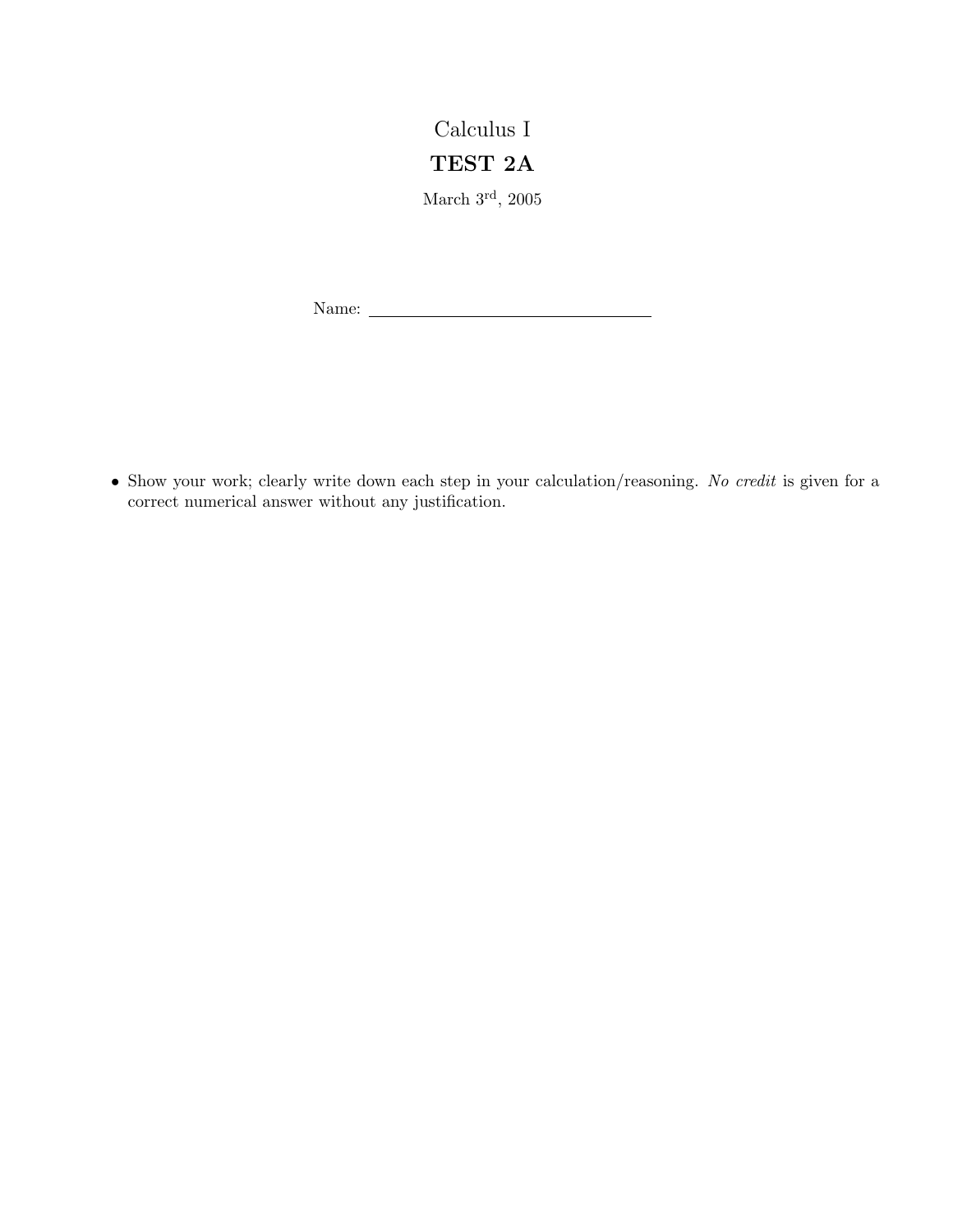1. (10pts) Find  $f''(x)$ 

$$
f(x) = (5 - x^2)^4
$$

2. (10pts) Differentiate

$$
y = \ln \sqrt[3]{\frac{\cos x}{2x + 1}}
$$

3. (10pts) Differentiate

 $y = xe^{\sin x}$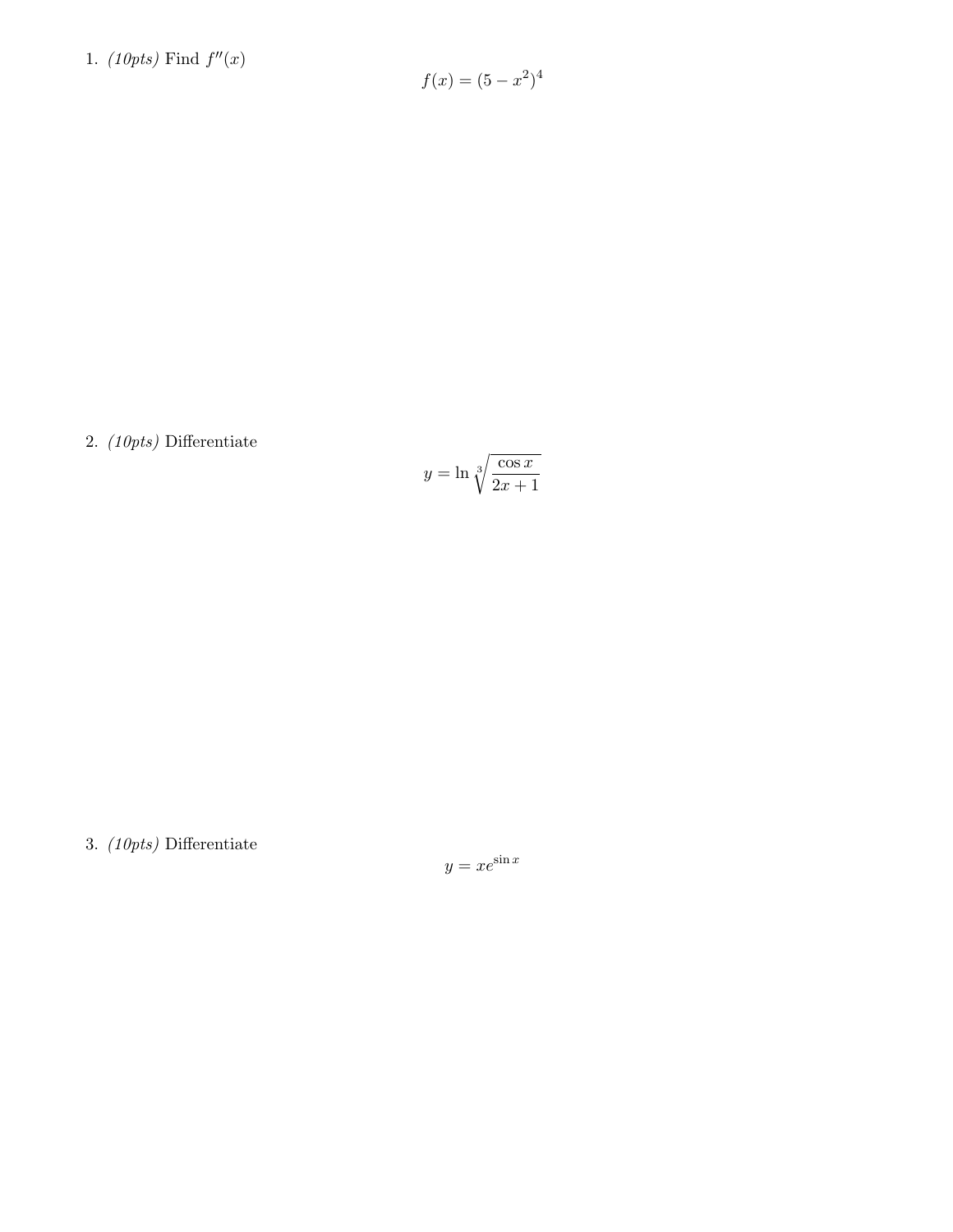## 4. (10pts) Differentiate

$$
y = x^{\tan x}
$$

(Hint: use logarithmic differentiation)

5. (10pts) Find the equation of the tangent line at the point  $(1, -\frac{1}{2})$  $(\frac{1}{2})$  for the following curve:

$$
y = f(x) = \frac{2 - 3x}{1 + x^2}
$$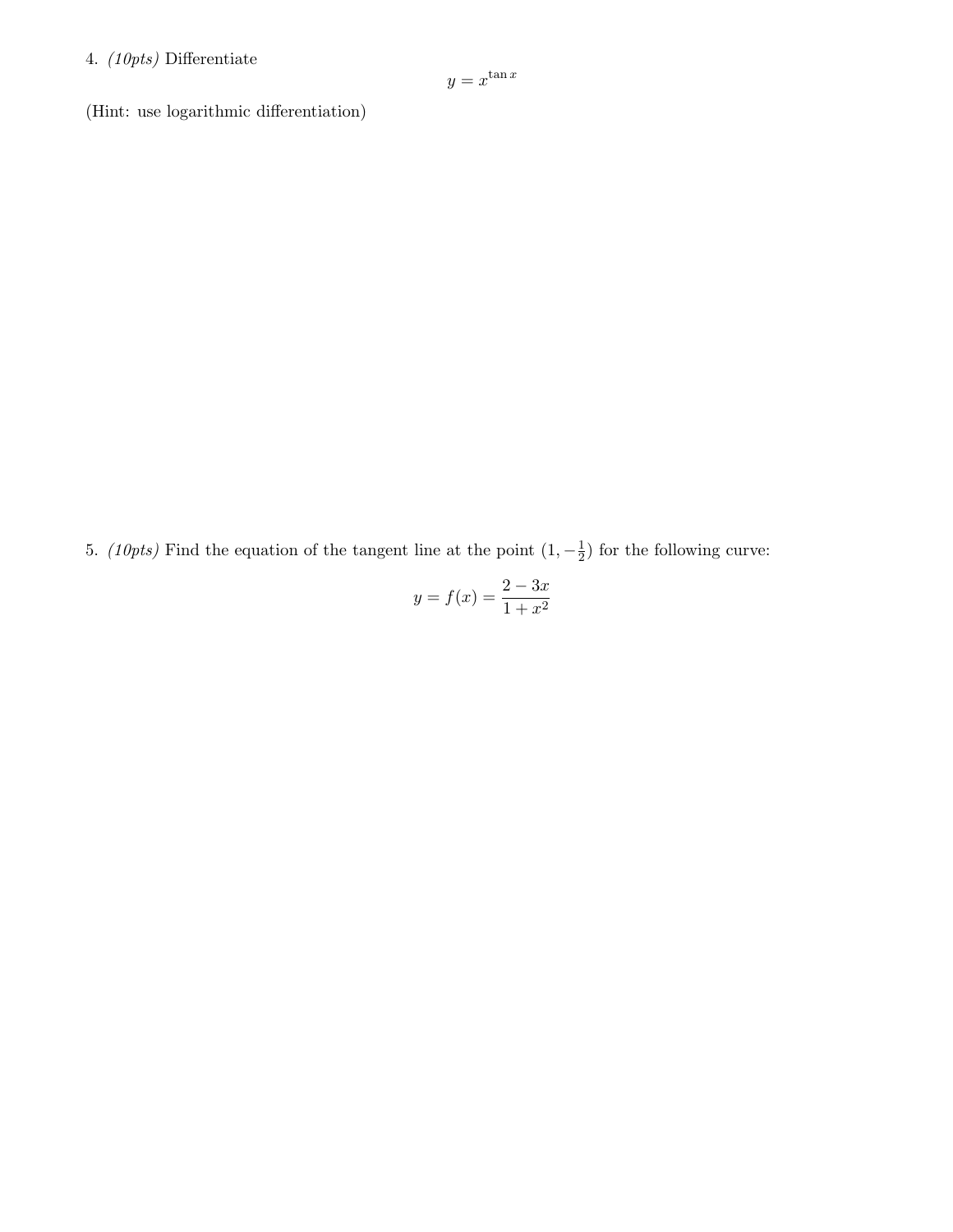6. (8pts) Suppose that  $h(x) = f(g(x))$ . Find  $h'(1)$  if  $f'(5) = 2$  and  $g(x) = 5e^{x-1}$ .

7. (10pts) Differentiate

 $y = \sin(\arctan(x^2))$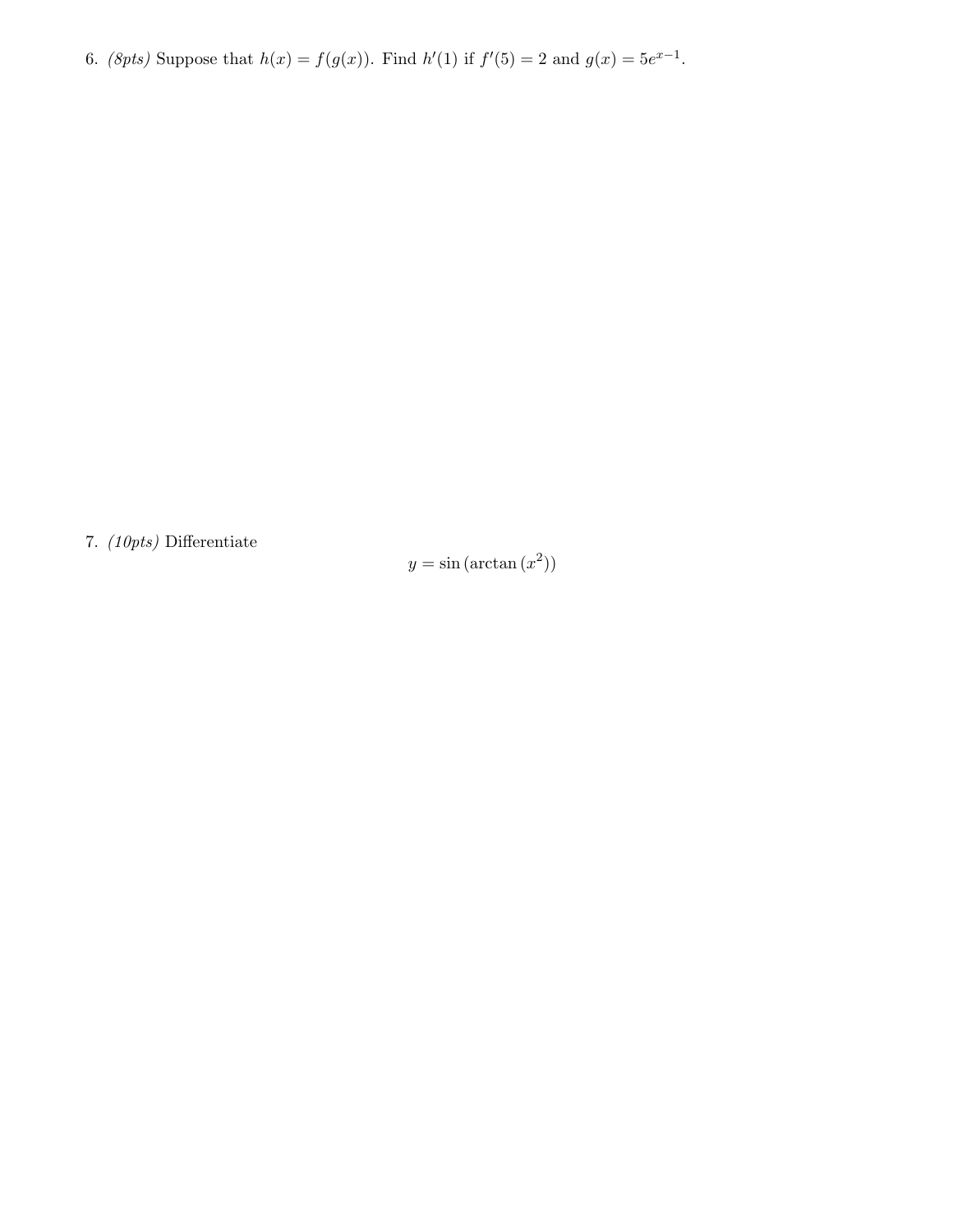8. (a)  $(\gamma p t s)$  Find  $\frac{dy}{dx}$  by implicit differentiation.

$$
y^2 + 2xy + 3x^2 = 24
$$

(b) (5pts) Find the points on the curve where the tangent line is horizontal.

9. (a) (*6pts*) Let  $f(x) = x^3 - 3x + 4$ . Starting with  $x_1 = -2.2$ , use Newton's method to compute  $x_3$ .

(b) (2pts) Starting with  $x_1 = -2.2$ , at what  $x_n$  can you stop, if you would like to know the solution of  $x^3 - 3x + 4 = 0$  correct to 4 decimal places? Explain your answer.

(c) (2pts) Give an example of a choice of  $x_1$  for which Newton's fails. Explain why Newton's method fails for that choice.